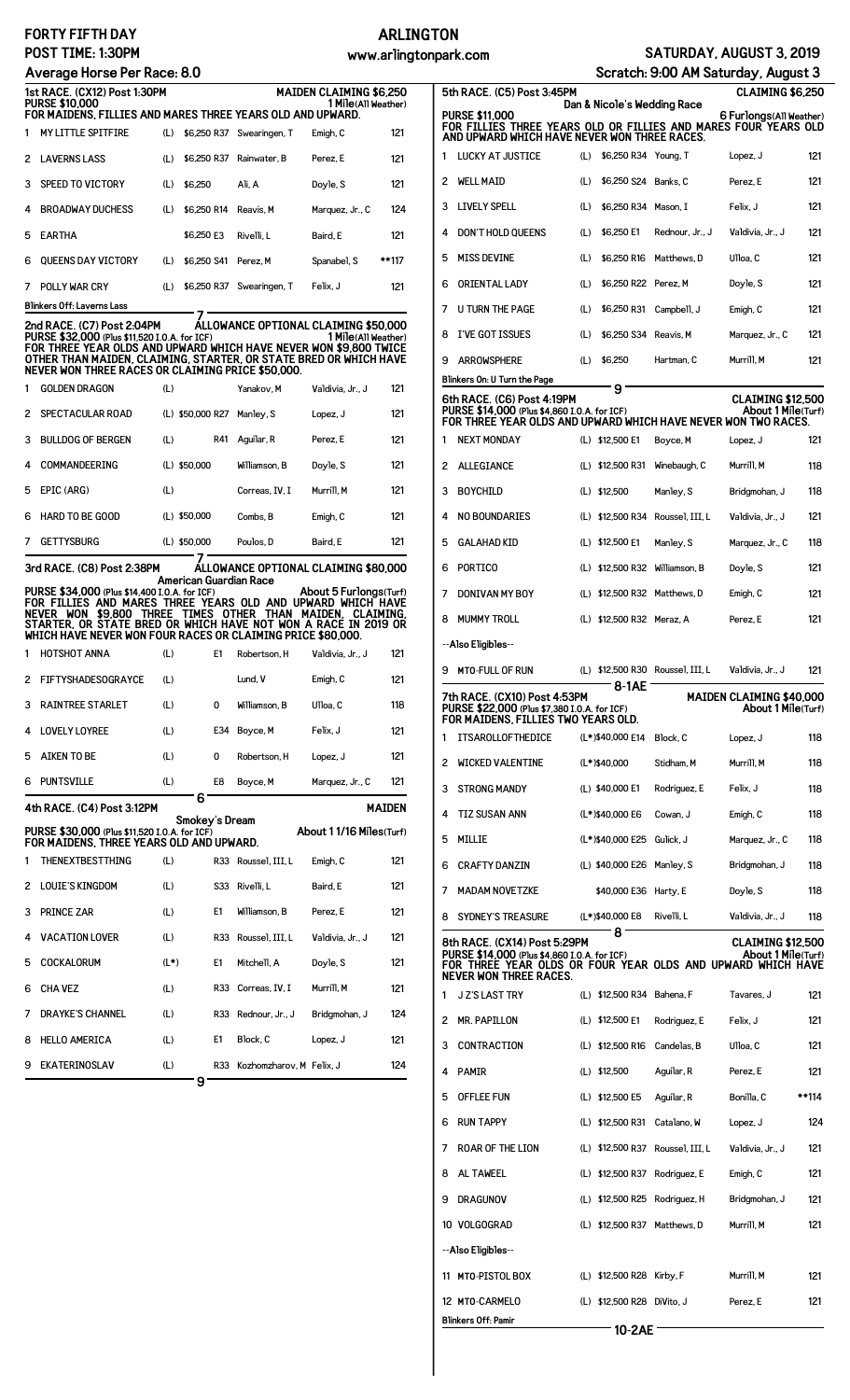# **FORTY FIFTH DAY POST TIME: 1:30PM**

**ARLINGTON**

#### **Average Horse Per Race: 8.0**

**ONE MILE(Turf)**

Off Races:C1 - C2 - C3 - CS1 - CS2 - CS3 - CS4 - CS5 - CS6 - CS7 - CS8 - CX9 - CX20 - CX11 - CX21 - CX22 - CX13 - CX23 - CX24 - CX15 - CX25 - CX16 - CX26 - CX17 - CX18 - CX19 **Extra Races For Sunday, August 4, 2019 (Entries Close on Thursday, August 1, 2019) X8** EXTRA RACE NO 8<br>Purse \$11,500. For Three Year O1ds and Upward Which Have Not Won A Race Since January 1, 2019<br>or Which Have Never Won Four Races. Three Year Olds 121 lbs. Older 124 lbs. **CLAIMING PRICE \$5,000** (Races Where Entered For \$4,000 Or Less Not Considered In Eligibility Or Allowances) **ONE MILE AND ONE SIXTEENTH(All Weather) X9** EXTRA RACE NO 9<br>**X9** Purse \$22,000. (Plus \$7,380 I.O.A. for ICF) For Maidens, Two Years Old. Weight 118 lbs. **CLAIMING PRICE \$40,000 FIVE FURLONGS(All Weather)** CLAIMING<br>MO Purse \$23,000. (Plus \$8,280 I.O.A. for ICF) For Three Year Olds or Four Year Olds and Upward Which<br>Have Never Won Three Races.  $\mathsf{Three\, Year\,0}$ lds.  $\dots \dots \mathsf{121\,lbs}.$  Older  $\dots \dots \dots \dots \mathsf{124\,lbs}.$ Non-winners Of A Race Since July 4.  $\dots\dots\dots\dots\dots\dots\dots\dots\dots$  . . . . . . . . . . . . . 3 lbs. **CLAIMING PRICE \$40,000, For Each \$2,500 To \$35,000 2 lbs.** 2 lbs. (Races Where Entered For \$32,500 Or Less Not Considered In Eligibility Or Allowances) **FIVE FURLONGS(Turf) X11** EXTRA RACE NO 11<br>Purse \$17,000. (Plus \$6,120 I.O.A. for ICF) For Three Year Olds and Upward Which Have Never Won<br>Two Races. Three Year Olds 121 lbs. Older 124 lbs. Non-winners Of A Race Since July 4.  $\dots\dots\dots\dots\dots\dots\dots\dots\dots$  3 lbs. **CLAIMING PRICE \$20,000** (Races Where Entered For \$17,500 Or Less Not Considered In Allowances) **SIX AND ONE HALF FURLONGS(All Weather)** CLAIMING<br>Purse \$11,500. For Fillies And Mares Three Years Old and Upward Which Have Not Won A Race Since<br>February 4, 2019 or Which Have Never Won Four Races. Three Year Olds.  $\dots$  121 lbs.  $\qquad \qquad$  Older  $\dots$   $\dots$   $\dots$  124 lbs. **CLAIMING PRICE \$5,000** (Races Where Entered For \$4,000 Or Less Not Considered In Eligibility Or Allowances) **SEVEN FURLONGS(All Weather)** STARTER OPTIONAL CLAIMING<br>A Claiming Price 9th 5,552 I.O.A. for ICF) For Three Year Olds and Upward Which Have Started For<br>A Claiming Price 0f \$5,000 Or Less Since January 1, 2018 or Claiming Price \$8,000.  $\mathsf{Three\, Year\,0}$ lds.  $\dots \dots \mathsf{121\,lbs}.$  Older  $\dots \dots \dots \dots \mathsf{124\,lbs}.$ Non-winners Of A Race Since July 4.  $\dots\dots\dots\dots\dots\dots\dots\dots\dots$  . . . . . . . . . . . . . 3 lbs. **CLAIMING PRICE \$8,000** (Races Where Entered For \$4,000 Or Less Not Considered In Allowances) **FIVE FURLONGS(Turf) X14** Purse \$31,000. (Plus \$11,160 I.O.A. for ICF) For Fillies And Mares Three Years Old and Upward Which Have New Mayo, 100. (Plus State The State Tree Years Old and Upward Which Have New Meyer Words Other Than Maiden, Cl  $\mathsf{Three\, Year\,0lds}\quad\ldots\quad\mathsf{121\,lbs}\quad\mathsf{Ob}\mathsf{S}.$ Non-winners Of A Race Since July 4 3 lbs. **CLAIMING PRICE \$18,000** (Races Where Entered For \$17,500 Or Less Not Considered In Allowances) **FIVE FURLONGS(Turf) X15** Purse \$31,000. (Plus \$11, 160 I.O.A, for ICF) For Three Year Olds and Upward Which Have Never Won<br>\$9,800 Once Other Than Maiden, Claiming, Starter, Or State Bred Allowance or Which Have Never Won<br>\$9,800 Once Other Th Three Year Olds 121 lbs. Older 124 lbs. Non-winners Of A Race Since July 4 3 lbs. **CLAIMING PRICE \$18,000** (Races Where Entered For \$17,500 Or Less Not Considered In Allow **SIX FURLONGS(All Weather)** CLAIMING<br>Two Races. (Plus \$6,120 I.O.A. for ICF) For Three Year Olds and Upward Which Have Never Won<br>Two Races.  $\mathsf{Three\, Year\,0}$ lds $\ldots \ldots \ldots \ldots \ldots \ldots \ldots \ldots \ldots$ Non-winners Of A Race Since July 4 3 lbs. **CLAIMING PRICE \$20,000** (Races Where Entered For \$17,500 Or Less Not Considered In Allowances) **FIVE FURLONGS(Turf) X17** EXTRA RACE NO 17<br>**X17** Purse \$19,500. (Plus \$7,020 I.O.A. for ICF) For Maidens, Three Years Old and Upward. Three Year Olds 121 lbs. Older 124 lbs. **CLAIMING PRICE \$25,000 ONE MILE AND ONE SIXTEENTH(Turf)** STARTER OPTIONAL CLAIMING<br>A Claiming Price \$7,920 I.O.A. for ICF) For Three Year Olds and Upward Which Have Started For<br>A Claiming Price 0f \$16,000 Or Less Since January 4, 2018 or Claiming Price \$25,000. Three Year Olds 121 lbs. Older 124 lbs. Non-winners Of A Race At A Mile Or Over Since July 4.  $\dots\dots\dots\dots\dots\dots$  3 lbs. **CLAIMING PRICE \$25,000** (Races Where Entered For \$14,000 Or Less Not Considered In Allowances) **ONE MILE AND ONE SIXTEENTH(Turf)** CLAIMING<br>Merse \$17,000. (Plus \$6,120 I.O.A. for ICF) For Three Year Olds or Four Year Olds and Upward Which<br>Have Never Won Three Races. 120 I.O.A. for ICF) For Three Year Olds or Four Year Olds and Upward W Three Year Olds 121 lbs. Older 124 lbs. Non-winners Of A Race At A Mile Or Over Since July  $4, \ldots, \ldots, \ldots, 3$  lbs. **CLAIMING PRICE \$20,000** (Races Where Entered For \$17,500 Or Less Not Considered In Eligibility Or Allowances) CLAIMING<br>MEXTRA RACE NO 20 contribution and Upward Which Have Not Won Two Races Since February 4,<br>2019 or Which Have Never Won Four Races. Three Year Olds 121 lbs. Older 124 lbs. Non-winners Of A Race At A Mile Or Over Since July 4. . . . . . . . . . . . . . . . . 3 lbs. **CLAIMING PRICE \$5,000** (Races Where Entered For \$4,000 Or Less Not Considered In Eligibility Or Allowances) **ONE MILE AND ONE SIXTEENTH(All Weather)** CLAIMING<br>**X21** Purse \$22,500. (Plus \$7,920 I.O.A. for ICF) For Three Year Olds and Upward Which Have Not Won A<br>Race Since January 4, 2019 or Which Have Never Won Four Races. Three Year Olds 121 lbs. Older 124 lbs. Non-winners Of A Race At A Mile Or Over Since July 4. . . . . . . . . . . . . . . . . 3 lbs. **CLAIMING PRICE \$25,000** (Races Where Entered For \$20,000 Or Less Not Considered In Allowances) Closing Wednesday, July 31, 2019 **The Pucker Up Stakes Grade III, Purse \$100,000 Guaranteed** Fillies Three Year Olds, One Mile And One Eighth(Turf) (To be run Saturday, August 10, 2019) **The Bruce D. Memorial Stakes , Purse \$75,000 Guaranteed** Three Year Olds, One Mile(All Weather) (To be run Saturday, August 10, 2019) **\*\*\*\*\*\*\*\*\*\*\*\*\*\*\*\*\*\*\*\*\*\*\*\*\*\*\*\*\*\*\*\*\*\*\*\*\*\*\*\*\*\*\*\*\*\*\*\*\*\*\*\*\*\*\*\*\*\*\*\*\*\*\*\*\*\*\*\*\*\*\* Saturday, August 10th: Please note the shortened training hours on the Main Track; training ends at 9:00a.m. on the Main Track only (Saturday, August 10th). Please note that only the winner and the test horses for the Secretariat Stakes (GI), Beverly D. (GI) and the Arlington Million XXXVII (GI) can exit the Main Track through the Winner's Circle and Paddock; all other horses must exit through the West Gap. \*\*\*\*\*\*\*\*\*\*\*\*\*\*\*\*\*\*\*\*\*\*\*\*\*\*\*\*\*\*\*\*\*\*\*\*\*\*\*\*\*\*\*\*\*\*\*\*\*\*\*\*\*\*\*\*\*\*\*\*\*\*\*\*\*\*\*\*\*\*\* \*\*\*\*ATTENTION TRAINERS: ABSOLUTELY NO BREEZING or WORKING OF HORSES IS ALLOWED ON THE TRAINING TRACK\*\*\*\* Agent/ Jockey Update: Skyler Spanabel\*\* is represented by herself 248-727-7352 Cristina Bonilla\*\* is represented by herself 773-610-9555 Jairo Rodriguez\*\* is represented by Joe Gunn 224-659-1093 ATTENTION HORSEMEN: Paddock Schooling will now be held on Wednesdays from 10:00am to 11:00am through the remainder of the meet. HOUSE RULE: Cheek Pieces will be considered like Blinkers and must be declared on or off at the time of entry. Attention Horsemen: No horse will be tattooed unless you see the Bookkeeper first. NO EXCEPTIONS. Foal Papers MUST be in the Racing Office. Tattoos will be performed on Race Days Only. If you are requesting Clubhouse passes, please call Valerie Riggs (847.385.7719) no later than 9:00a.m. the day you need passes or you may make your request as soon as the overnight is posted on the website. This 9:00a.m. deadline will be strictly enforced and passes will be limited. When making your request an email address will be required, as the admission passes and/or box seat passes will be sent via email on the requested date. Absolutely no General Admission passes or complimentary box seats will be available from the Racing Department for Saturday, August 10th - Million Day; Horsemen are strongly encouraged to contact Sales (847.870.RACE) in order to purchase box seats or general admission passes for August 10th. Vets will be available to watch works Wednesday, Thursday and Sunday by appointment only.** Would you like to receive via email condition books, stakes books, overnights, workouts, results or cancellations? Now you can with myRacingOffice powered by InCompass. Visit <https://myracingoffice.com> today to register. **Scratch: 9:00 AM Saturday, August 3**

**ONE MILE(All Weather)**